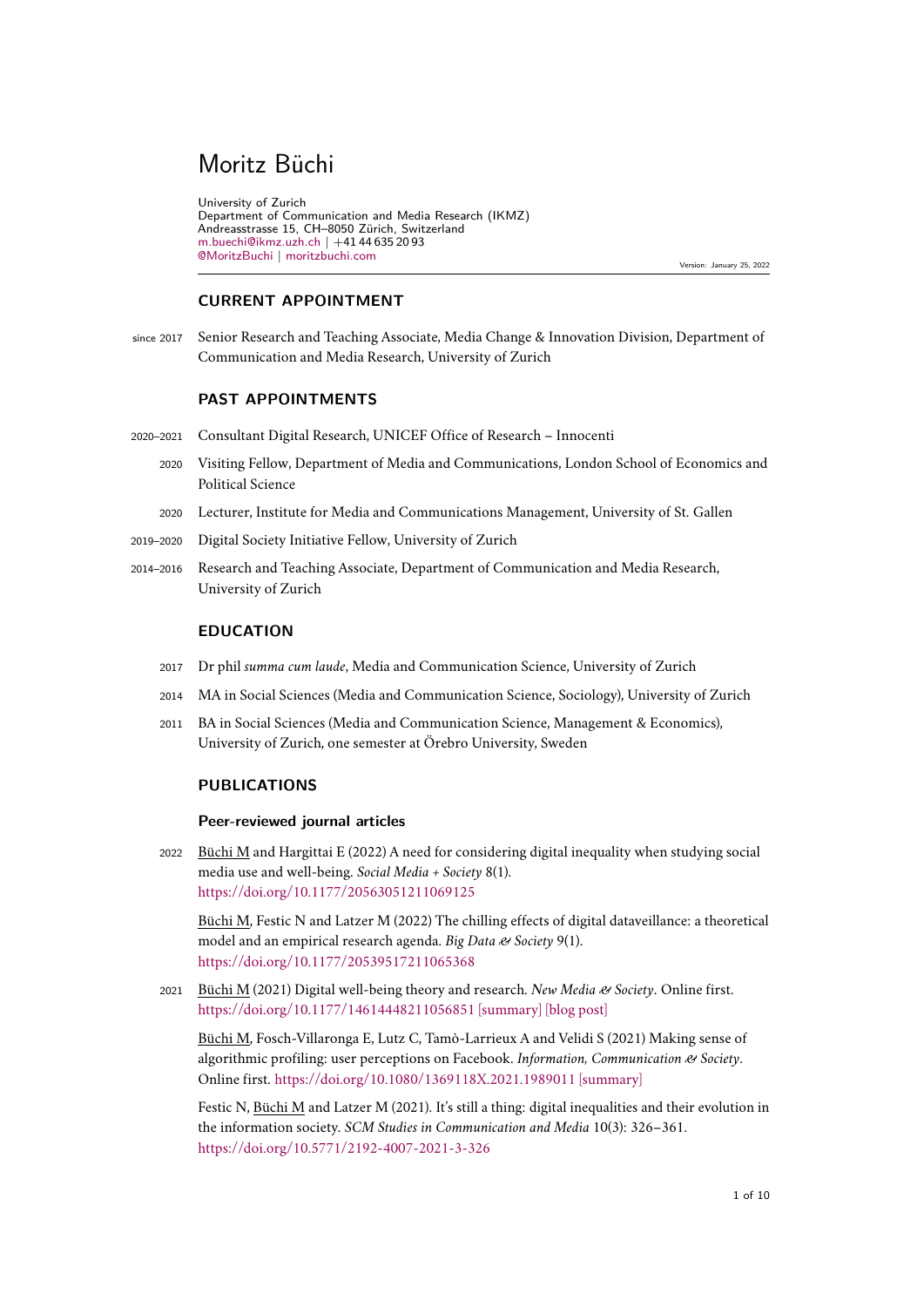Gerosa T, Gui M and Büchi M (2021) Smartphone use and academic performance: a pervasiveness approach beyond addiction. *Social Science Computer Review*. Online first. <https://doi.org/10.1177/08944393211018969> [\[summary\]](https://moritzbuchi.com/2020/12/17/smartphone-use-and-academic-performance-a-pervasiveness-approach-beyond-addiction/)

Festic N, Büchi M and Latzer M (2021) How long and what for? Tracking a nationally representative sample to quantify internet use. *Journal of Quantitative Description: Digital Media* 1: 1–23. <https://doi.org/10.51685/jqd.2021.018> [\[summary\]](https://moritzbuchi.com/2021/04/30/quantifying-internet-use/)

Gui M and Büchi M (2021) From use to overuse: Digital inequality in the age of communication abundance. *Social Science Computer Review* 39(1): 3–19. <https://doi.org/10.1177/0894439319851163> [\[summary\]](https://moritzbuchi.com/2019/09/24/summary-of-recent-publications#page-part)

2020 Salganik MJ, Lundberg I, Kindel AT, Ahearn CE, Al Ghoneim K, Almaatouq A,... McLanahan S (2020) Measuring the predictability of life outcomes with a scientific mass collaboration. *PNAS Proceedings of the National Academy of Sciences* 117(15): 8398–8403. <https://www.pnas.org/cgi/doi/10.1073/pnas.1915006117> [\[news\]](https://www.princeton.edu/news/2020/03/31/multi-year-datasets-suggest-projecting-outcomes-peoples-lives-ai-isnt-so-simple)

Büchi M, Fosch-Villaronga E, Lutz C, Tamò-Larrieux A, Velidi S and Viljoen S (2020) The chilling effects of algorithmic profiling: Mapping the issues. *Computer Law & Security Review* 36: 105367. <https://doi.org/10.1016/j.clsr.2019.105367> [\[summary\]](https://twitter.com/MoritzBuchi/status/1199715904671670272)

<sup>2019</sup> Büchi M, Festic N and Latzer M (2019) Digital overuse and subjective well-being in a digitized society. *Social Media + Society* 5(4): 1–12. <https://doi.org/10.1177/2056305119886031> [\[summary\]](https://twitter.com/MoritzBuchi/status/1205061675172405248)

Hofer M, Hargittai E, Büchi M and Seifert A (2019) Older adults' online information seeking and subjective well-being: The moderating role of Internet skills. *International Journal of Communication* 13: 4426–4443. <https://ijoc.org/index.php/ijoc/article/view/10981> [\[summary\]](https://moritzbuchi.com/2019/09/24/summary-of-recent-publications/)

2018 Büchi M, Festic N and Latzer M (2018) How social well-being is affected by digital inequalities. *International Journal of Communication* 12: 3686–3706. <http://ijoc.org/index.php/ijoc/article/view/8780>

Micheli M, Lutz C and Büchi M (2018) Digital footprints: An emerging dimension of digital inequality. *Journal of Information, Communication and Ethics in Society* 16(3): 242–251. <https://doi.org/10.1108/jices-02-2018-0014>

<sup>2017</sup> Büchi M, Just N and Latzer M (2017) Caring is not enough: The importance of Internet skills for online privacy protection. *Information, Communication & Society* 20(8): 1261–1278. <https://doi.org/10.1080/1369118X.2016.1229001> [\[poster\]](https://moritzbuchi.files.wordpress.com/2018/02/privacyposter_v11_print.pdf)

Büchi M and Vogler F (2017) Testing a digital inequality model for online political participation. *Socius: Sociological Research for a Dynamic World* 3: 1–13. <https://doi.org/10.1177/2378023117733903>

Büchi M (2017) Microblogging as an extension of science reporting. *Public Understanding of Science* 26(8): 953–968. <https://doi.org/10.1177/0963662516657794>

Just N, Büchi M and Latzer M (2017) A blind spot in public broadcasters' discovery of the public: How the public values public service. *International Journal of Communication* 11: 992–1011. <http://ijoc.org/index.php/ijoc/article/view/6591>

<sup>2016</sup> Büchi M, Just N and Latzer M (2016) Modeling the second-level digital divide: A five-country study of social differences in Internet use. *New Media & Society* 18(11): 2703–2722. <https://doi.org/10.1177/1461444815604154>

Büchi M (2016) Measurement invariance in comparative Internet use research. *Studies in Communication Sciences* 16(1): 61–69. <https://doi.org/10.1016/j.scoms.2016.03.003>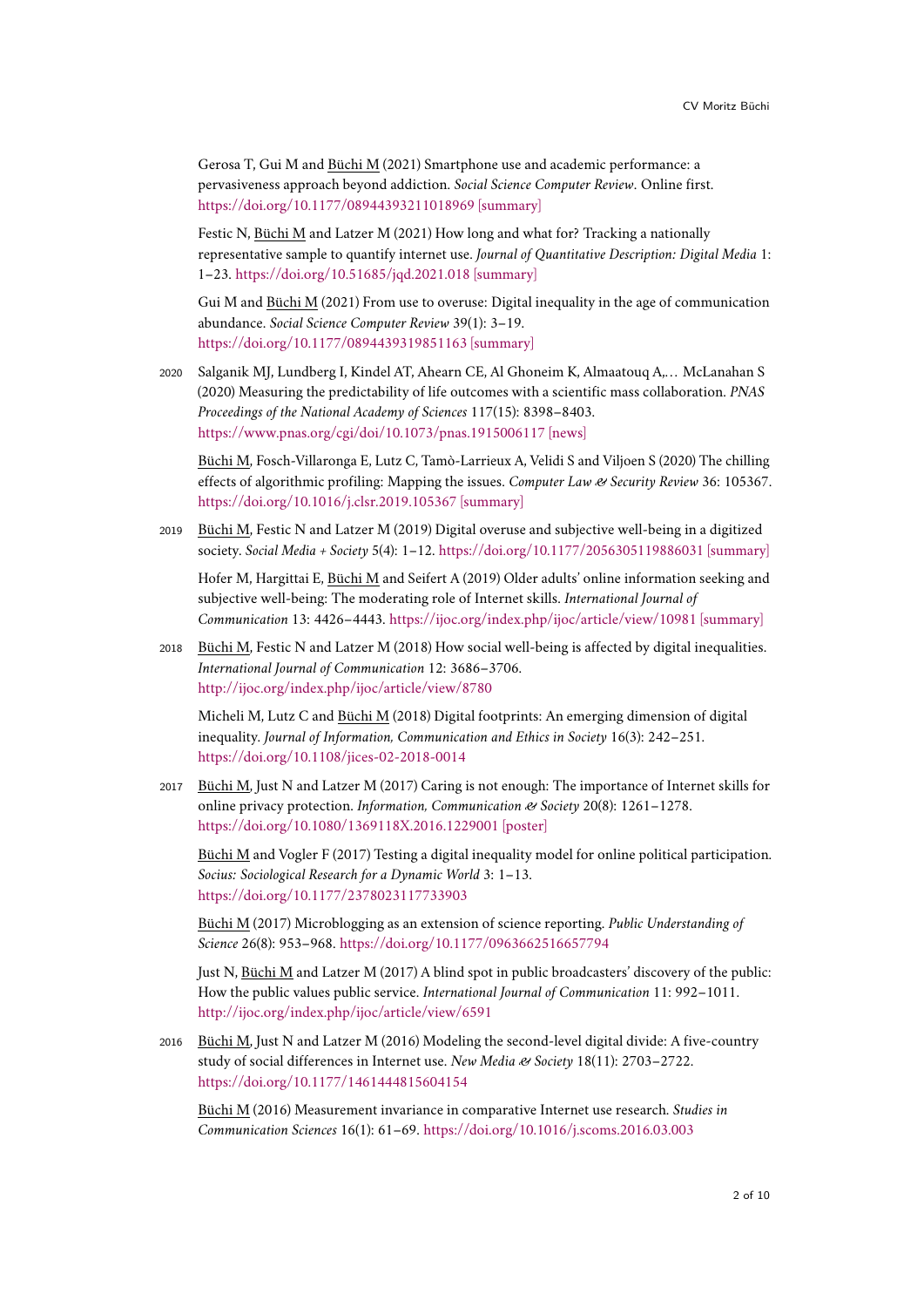#### **Peer-reviewed chapters in edited volumes**

- 2022 Nguyen MH and Büchi M (in press) Digital media use, impact on well-being. In: Ho E, Bylund C, van Weert J, Basnyat I, Bol N and Dean M (eds) *The International Encyclopedia of Health Communication*. Wiley.
- 2021 Büchi M, Festic N, Just N and Latzer M (2021) Digital inequalities in online privacy protection: Effects of age, education, and gender. In: Hargittai E (ed) *Handbook of digital inequality* (pp. 296–310). Edward Elgar Publishing. <https://doi.org/10.4337/9781788116572.00029>

#### **Book review**

<sup>2021</sup> Büchi M (2021) The Digital Divide by Jan Van Dijk, Cambridge: Polity Press, 2020. *New Media & Society* 23(7): 2125–2127. <https://doi.org/10.1177/1461444821999818>

#### **Research reports**

Reports available at <http://mediachange.ch/publications/?category=7&authors=97>

<sup>2021</sup> Latzer M, Büchi M, Kapperler K and Festic N (2021) *Digitalisierungsschub durch die Covid-19-Pandemie in der Schweiz* [Digitization push due to the Covid-19 pandemic in Switzerland]. University of Zurich.

Latzer M, Büchi M, Kapperler K and Festic N (2021) *Internetverbreitung und digitale Bruchlinien in der Schweiz 2021* [Internet diffusion and digital divides in Switzerland 2021]. University of Zurich.

Latzer M, Büchi M, Kapperler K and Festic N (2021) *Internet und Politik in der Schweiz 2021* [Internet and politics in Switzerland 2021]. University of Zurich.

Latzer M, Büchi M, Kapperler K and Festic N (2021) *Internetanwendungen und deren Nutzung in der Schweiz 2021* [Internet applications and usage in Switzerland 2021]. University of Zurich.

Latzer M, Büchi M, Kapperler K and Festic N (2021) *Vertrauen und Sorgen bei der Internetnutzung in der Schweiz 2021* [Trust and concerns of Internet users in Switzerland 2021]. University of Zurich.

<sup>2020</sup> Latzer M, Büchi M and Festic N (2020) *Internet use in Switzerland 2011–2019: Trends, attitudes and effects*. Summary report from the World Internet Project – Switzerland. University of Zurich.

Latzer M, Büchi M and Festic N (2020) *Nutzung audiovisueller Onlineinhalte und Informationsquellen von Offlinern in der Schweiz 2019* [Use of audiovisual online content and information sources of non-users in Switzerland 2019]. University of Zurich.

<sup>2019</sup> Latzer M, Büchi M and Festic N (2019) *Internetverbreitung und digitale Bruchlinien in der Schweiz 2019* [Internet diffusion and digital divides in Switzerland 2019]. University of Zurich.

Latzer M, Büchi M and Festic N (2019) *Internet und Politik in der Schweiz 2019* [Internet and politics in Switzerland 2019]. University of Zurich.

Latzer M, Büchi M and Festic N (2019) *Internetanwendungen und deren Nutzung in der Schweiz 2019* [Internet applications and usage in Switzerland 2019]. University of Zurich.

Latzer M, Büchi M and Festic N (2019) *Vertrauen und Sorgen bei der Internetnutzung in der Schweiz 2019* [Trust and concerns of Internet users in Switzerland 2019]. University of Zurich.

<sup>2017</sup> Latzer M, Büchi M, Festic N and Just N (2017) *Internetverbreitung und digitale Bruchlinien in der Schweiz 2017* [Internet diffusion and digital divides in Switzerland 2017]. University of Zurich.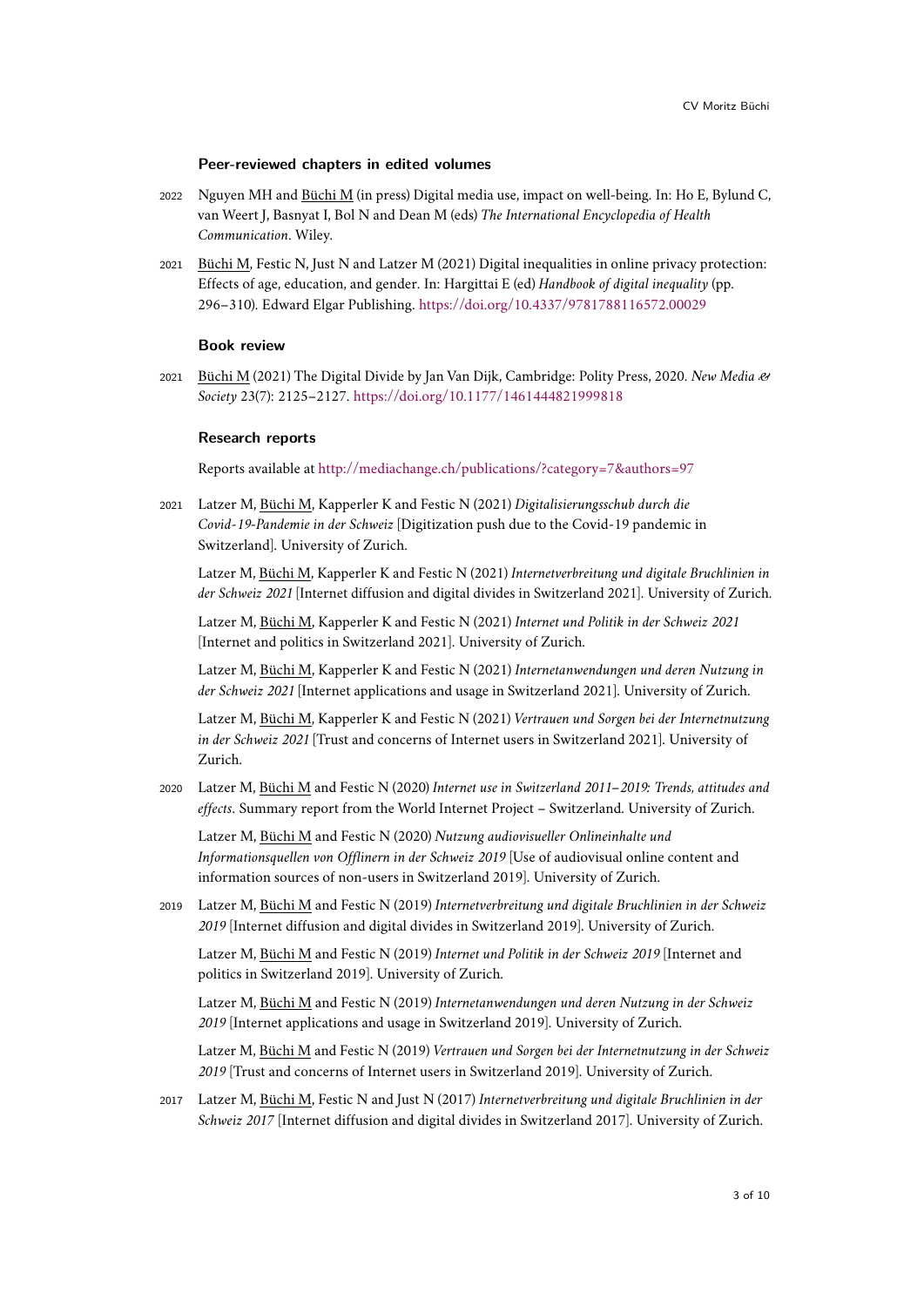Latzer M, Büchi M, Festic N and Just N (2017) *Internet und Politik in der Schweiz 2017* [Internet and politics in Switzerland 2017]. University of Zurich.

Latzer M, Büchi M, Festic N and Just N (2017) *Internetanwendungen und deren Nutzung in der Schweiz 2017* [Internet applications and usage in Switzerland 2017]. University of Zurich.

Latzer M, Büchi M, Festic N and Just N (2017) *Vertrauen und Sorgen bei der Internetnutzung in der Schweiz 2017* [Trust and concerns of Internet users in Switzerland 2017]. University of Zurich.

- <sup>2016</sup> Latzer M, Just N, Büchi M, Saurwein F and Wallace J (2016) *SRG Online Beobachtung 2015. Konzessionskonformität von Webseiten und elektronischen Verbindungen* [Swiss Broadcasting Corporation online assessment 2015. Charter conformity of web pages and links]. University of Zurich.
- <sup>2015</sup> Latzer M, Büchi M and Just N (2015) *Internetverbreitung und digitale Bruchlinien in der Schweiz 2015* [Internet diffusion and digital divides in Switzerland 2015]. University of Zurich.

Latzer M, Büchi M and Just N (2015) *Internet und Politik in der Schweiz 2015* [Internet and politics in Switzerland 2015]. University of Zurich.

Latzer M, Büchi M and Just N (2015) *Internetanwendungen und deren Nutzung in der Schweiz 2015* [Internet applications and usage in Switzerland 2015]. University of Zurich.

Latzer M, Büchi M and Just N (2015) *Vertrauen und Sorgen bei der Internetnutzung in der Schweiz 2015* [Trust and concerns of Internet users in Switzerland 2015]. University of Zurich.

<sup>2014</sup> Latzer M, Just N, Büchi M and Saurwein F (2014) *KonformitätsMonitor 3/2014. Quartalsanalysen von SRG-Online-Inhalten* [Conformity monitor 3/2014. Quarterly assessment of the Swiss Broadcasting Corporation online content]. University of Zurich.

# **Dissertation**

<sup>2017</sup> Büchi M (2017) *Digital Inequalities: Differentiated Internet Use and Social Implications*. Synopsis of the cumulative doctoral dissertation. University of Zurich. <https://doi.org/10.5167/uzh-148989>

#### **Other publications**

- <sup>2021</sup> Duberry J, Büchi M, Berryhill J, et al. (2021) *Promises and pitfalls of artificial intelligence for democratic participation*. Workshop Proceedings, Global Studies Institute, University of Geneva. <https://doi.org/10.2139/ssrn.3817666>
- 2020 Lupinacci L, Helsper E, Rahali M, Büchi M, DeMarco S, Galperin H, Van Deursen A (2020) *Approaching socio-digital inequalities from a global perspective: Challenges, possibilities and (in)compatibilities of a cross-country research project*. Research Dialogues Series Media@LSE, London, UK. [\[report\]](http://www.lse.ac.uk/media-and-communications/assets/documents/research/projects/disto/DiSTOreport-approaching-final.pdf)
- <sup>2018</sup> Latzer M, Festic N and Büchi M (2018) Informationsgesellschaft Schweiz: Internetnutzung und digitales Wohlbefinden [Swiss information society: Internet use and digital well-being]. *DemoSCOPE News*, April 2018: 6–7. [\[article\]](http://mediachange.ch/media//pdf/publications/2018_01_demoscope_news_03.pdf)
- <sup>2014</sup> Baltussen LB, Büchi M, De Gaetano C, Madlberger L, Mitchell P, Skarpelis A, Stähle H, Van Damme K and Van der Vilst F (2014) *One Percent of Twitter*. Digital Methods Initiative. [wiki.digitalmethods.net.](http://wiki.digitalmethods.net/Dmi/DmiSummer2014GeotagsTextAnalysisAndEventProfiling)

Latzer M, Büchi M and Just N (2014) Unterwegs im Netz [Internet on the go]. *FlashExtra – Magazin des Verbandes Schweizer Medien*, August 2014: 14–17.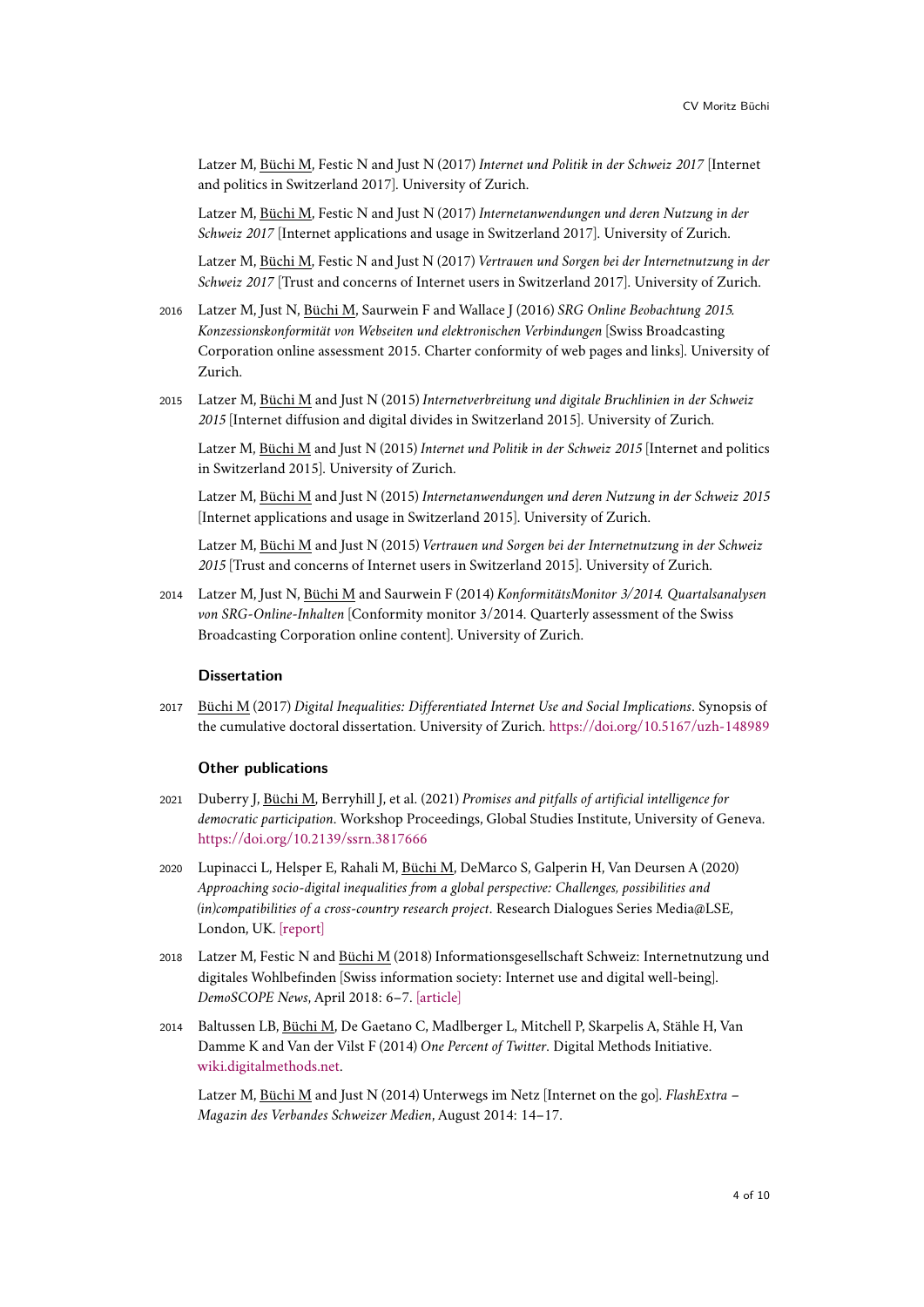## **GRANTS AND AWARDS**

<sup>2021</sup> Research grant for 15-month project *Deepfakes and manipulated realities*, Co-PI with Murat Karaboga (Fraunhofer Institute for Systems and Innovation Research), Benedikt Pirker and Manuel Puppis (University of Fribourg), TA-SWISS Foundation for Technology Assessment

Research grant for 3.5-year project *The chilling effects of dataveillance: Conceptual advances and empirical evidence for Switzerland* with PI Michael Latzer (University of Zurich), Swiss National Science Foundation

- <sup>2020</sup> Research grant for data collection in the project *Between Connected and Disconnected: Understanding People's Management of Digital Media Use in Everyday Life*, with MH Nguyen, S Geber and J Zeng, University of Zurich
- <sup>2019</sup> [Research Talent Development Grant](https://www.fan4talents.uzh.ch/de/talente/2019.html) for the project *Digital Well-Being: Mechanisms of Digital ICT Use and the Good Life*, UZH Alumni
- 2019 Fellowship funding for protected research time, Digital Society Initiative, University of Zurich
- 2017 Annual Award for a Dissertation Project of the Swiss Association of Communication and Media Research
- 2015 Best Paper Award, Annual Conference of the Swiss Association of Communication and Media Research

# **EXTRA TRAINING**

- 2017 [Summer Institute in Computational Social Science,](https://compsocialscience.github.io/summer-institute/2017/princeton/people) Princeton University
- 2015–2016 Transferable skills program courses on research project management, scientific writing in the social sciences, and career planning, Graduate Campus, University of Zurich
	- 2014 [Digital Methods Summer School,](https://wiki.digitalmethods.net/Dmi/DmiAbout) Remote Event Analysis: Mapping Conflicts, Disasters, Elections and other Events with Online and Social Media Data, Digital Methods Initiative, University of Amsterdam

#### **TEACHING**

#### **Courses, seminars, and lectures**

German as language of instruction unless otherwise noted.

- <sup>2022</sup> *Digital well-being: theory, methods, and findings*, BA lecture, University of Zurich, in English, sole instructor
- <sup>2021</sup> *Internet use and well-being*, MA seminar in the Internet & Society program, University of Zurich, in English, sole instructor

*Facets of media change*, BA lecture, University of Zurich, co-instructor

<sup>2020</sup> *[Internet use and well-being](https://moritzbuchi.files.wordpress.com/2020/11/iuwb_syllabus.pdf)*, MA seminar in the Internet & Society program, University of Zurich, in English, sole instructor

*[Social media and society](https://moritzbuchi.com/teaching/sms/)*, MA seminar, University of St. Gallen, in English, sole instructor

<sup>2019</sup> *Internet skills: relevance, dimensions, and measurement*, BA research seminar, University of Zurich, sole instructor

*[Digital media and social change](https://moritzbuchi.com/teaching/dmsw/)*, BA seminar, University of Zurich, sole instructor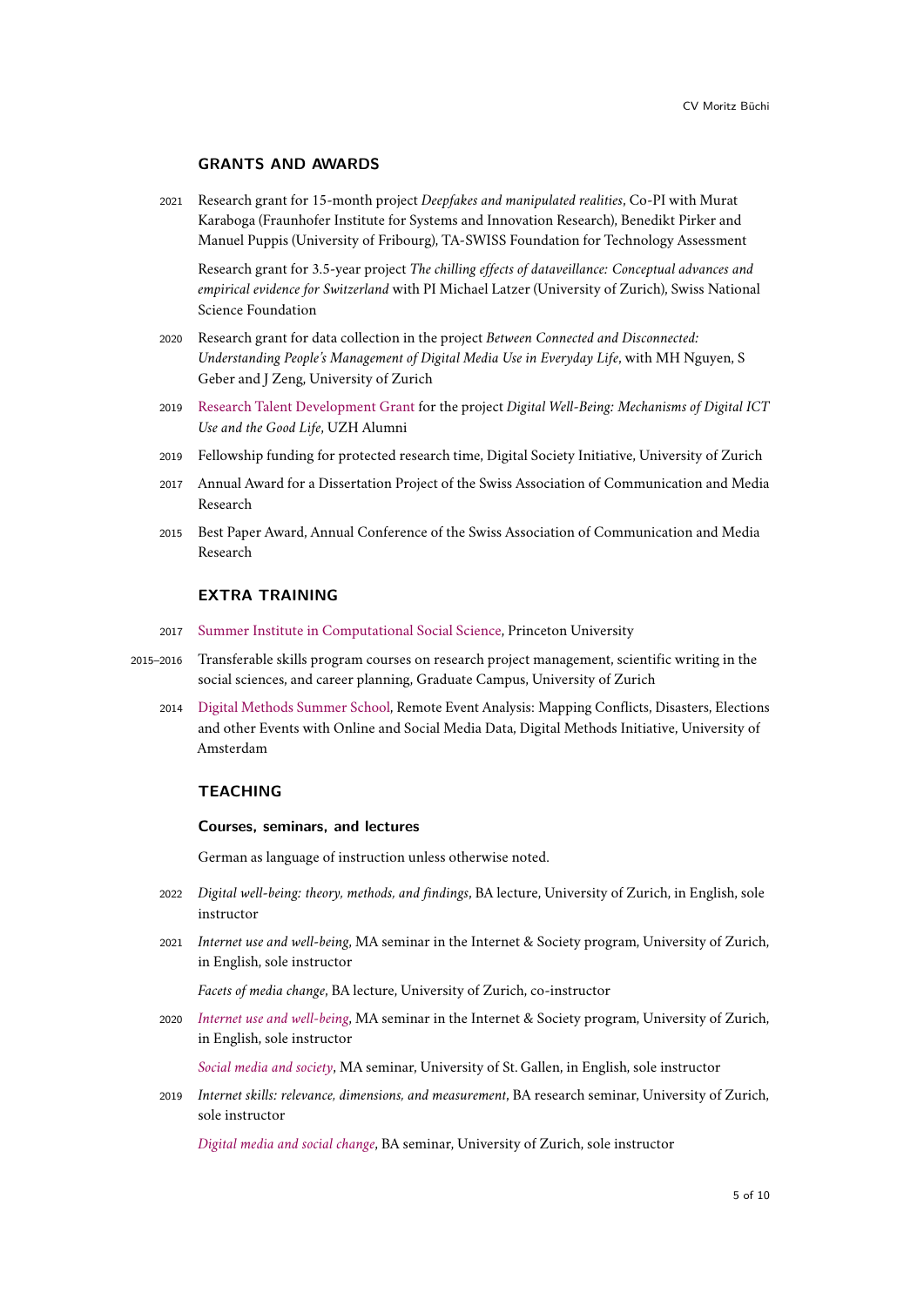<sup>2018</sup> *Introduction to media and communication science I and II*, BA lecture, University of Zurich, co-instructor

*Digital media and social change*, BA seminar, University of Zurich, sole instructor

- <sup>2017</sup> *Digital media and social change*, BA seminar, University of Zurich, sole instructor *Facets of media change*, BA lecture, University of Zurich, co-instructor
- <sup>2016</sup> *Social impacts of Internet diffusion and use*, MA research seminar, 2 semesters, University of Zurich, co-instructor [\[R workshop slides\]](https://moritzbuchi.files.wordpress.com/2019/04/sem-r.pdf)
- 2015–2016 *The Internet and digital inequalities*, BA research seminar, 2 semesters, University of Zurich, sole instructor
	- <sup>2015</sup> *Theories and findings of media change*, BA course, University of Zurich, sole instructor
	- <sup>2014</sup> *Facets of media change*, BA lecture, University of Zurich, co-instructor
- 2011–2013 *Statistics*, BA lecture and tutorials, University of Zurich, student teaching assistant

#### **Student supervision, University of Zurich**

since 2015 9 Master's theses: Brand communication on social media (Gahler L, 2018), online privacy (Kim JA, 2017), Internet use and well-being (Festic N, 2017), online political participation (Zimmermann L, 2017), collaboration on Twitter (Ludescher S & Staub D, 2016), democratic digital divides (Vogler F, 2015), influence on Twitter (Catavello C, 2015), inter-media influence (Grossmann P, 2015), Facebook brand pages (Beeler T, 2015)

15 Bachelor's theses on various dimensions of Internet use and skills

# **PRESENTATIONS**

## **Invited talks**

<sup>2020</sup> Invited speaker, *AI and society: a digital inequality perspective*, Artificial intelligence and civil society participation in policy-making processes expert workshop, Global Studies Institute, University of Geneva. [\[presentation\]](https://www.researchgate.net/publication/349765091_Artificial_Intelligence_for_Civil_Society_Participation_in_Policy-Making_A_Digital_Inequality_Perspective)

Invited research presentation, *Three levels of digital inequality in Switzerland – Key findings from the World Internet Project Switzerland 2011–2019*, Swiss Federal Office of Communications BAKOM.

Invited panelist, *Approaching socio-digital inequalities from a global perspective*, Research Dialogue at the Department of Media and Communications, London School of Economics and Political Science.

<sup>2019</sup> Invited speaker, *The chilling effects of digital surveillance*, Scientifica: Zurich Science Days, ETH Zurich and University of Zurich. [\[presentation\]](https://doi.org/10.13140/RG.2.2.27151.33446)

Invited speaker, *Digital well-being*, Digital Society Initiative, University of Zurich.

Invited speaker, *Perceived digital overuse*, Center for Information Technology, Society, and Law and the Digital Society Initiative, University of Zurich. [\[podcast\]](https://www.itsl.uzh.ch/de/Podcast.html)

- <sup>2018</sup> Invited panelist, *Internet use and digital well-being in Switzerland*, Symposium «Tag der Kommunikation», Zurich, Switzerland.
- <sup>2017</sup> Invited speaker, *Why does Internet use matter? Connecting digital inequality to social well-being*, Mapping New Directions in Sociology of Social Problems: Approaches, Methodologies and Social Contexts Conference, Institute of Philosophy and Sociology, Polish Academy of Sciences.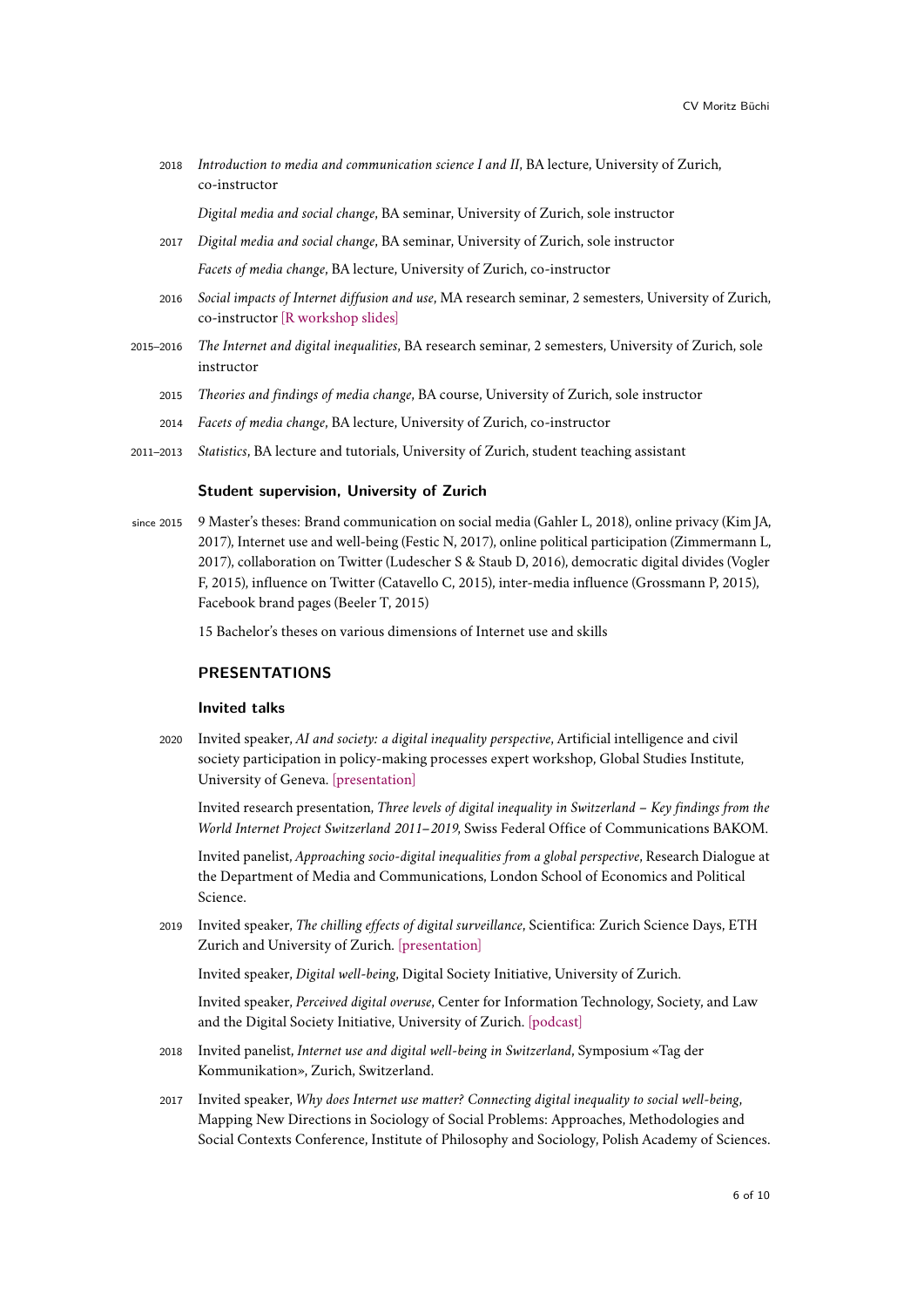## **Conferences**

*?* Peer-reviewed

<sup>2021</sup> Büchi M (2021, Oct) *A web of knowledge for well-being in the digital age*. Society for Social Studies of Science 4S Annual Meeting. Toronto, Canada and virtual.  $\star$ 

Büchi M, Festic N and Latzer M (2021, Sep) *Theorizing chilling effects of dataveillance*. European Communication Conference of the European Communication Research and Education Association (virtual event).  $\star$ 

Lutz C, Büchi M, Fosch Villaronga E, Tamò-Larrieux A, Velidi S and Viljoen S (2021, May) *Algorithmic disillusionment: perceptions of algorithmic profiling on Facebook*. International Communication Association Annual Conference (virtual event). *?*

Gerosa T, Gui M and Büchi M (2021, May) *Smartphone use and academic performance: a pervasiveness approach beyond addiction*. International Communication Association Annual Conference (virtual event).  $\star$ 

<sup>2020</sup> Büchi M, Festic N and Latzer M (2020, Nov) *The chilling effects of dataveillance: empirical evidence*. Swiss Association of Communication and Media Research Annual Conference (virtual event). *?*

Büchi M (2020, Oct) *Towards theories of digital well-being*. Association of Internet Researchers Annual Conference (virtual event). [\[video abstract\]](https://www.youtube.com/watch?v=d-GwpXr5Vio)  $\star$ 

Büchi M, Festic N and Latzer M (2020, Oct) Büchi M (2020, Oct) *The chilling effects of dataveillance: Analyzing Internet users' behavioral modifications and counter-practices*. Association of Internet Researchers Annual Conference (virtual event).  $\star$ 

Tamò-Larrieux A, Fosch Villaronga E, Velidi S, Viljoen S, Lutz C and Büchi M (2020, Oct) *Perceptions of algorithmic profiling on Facebook and their social implications*. Association of Internet Researchers Annual Conference (virtual event).  $\star$ 

<sup>2019</sup> Büchi M, Fosch Villaronga E, Lutz C, Tamò-Larrieux A, Velidi S and Viljoen S (2019, Jul) *Chilling effects of profiling activities: Exploring the consequences of big data-driven surveillance*. International Conference on Social Media and Society (#SMSociety). Toronto, Canada. (Authors listed alphabetically).  $\star$ 

Büchi M, Festic N and Latzer M (2019, May) *Widespread digital overuse impairs subjective well-being*. International Communication Association Annual Conference. Washington, DC.  $\star$ 

Hofer M, Hargittai E, Büchi M and Seifert A (2019, May) *Older adults' Internet use and subjective well-being: The moderating role of Internet skills*. International Communication Association Annual Conference. Washington, DC.  $\star$ 

Büchi M, Fosch Villaronga E, Lutz C, Tamò-Larrieux A, Velidi S and Viljoen S (2019, May) *Profiling and chilling effects: exploring the behavioral mechanisms*. TILTing Perspectives 2019 'Regulating a world in transition.' Tilburg, Netherlands. (Authors listed alphabetically).  $\star$ 

Büchi M, Festic N and Latzer M (2019, Apr) *Too much tech? Conceptualizing and measuring digital overuse in Switzerland*. Swiss Association of Communication and Media Research Annual Conference. St. Gallen, Switzerland. *?*

<sup>2018</sup> Büchi M, Festic N and Latzer M (2018, Nov) *Functioning digitally: How digital overuse and coping skills affect subjective well-being*. European Communication Conference of the European Communication Research and Education Association. Lugano, Switzerland. *?*

Festic N, Büchi M and Latzer M (2018, Nov) *The evolution of digital inequalities: A longitudinal analysis of Internet use and attitudes*. European Communication Conference of the European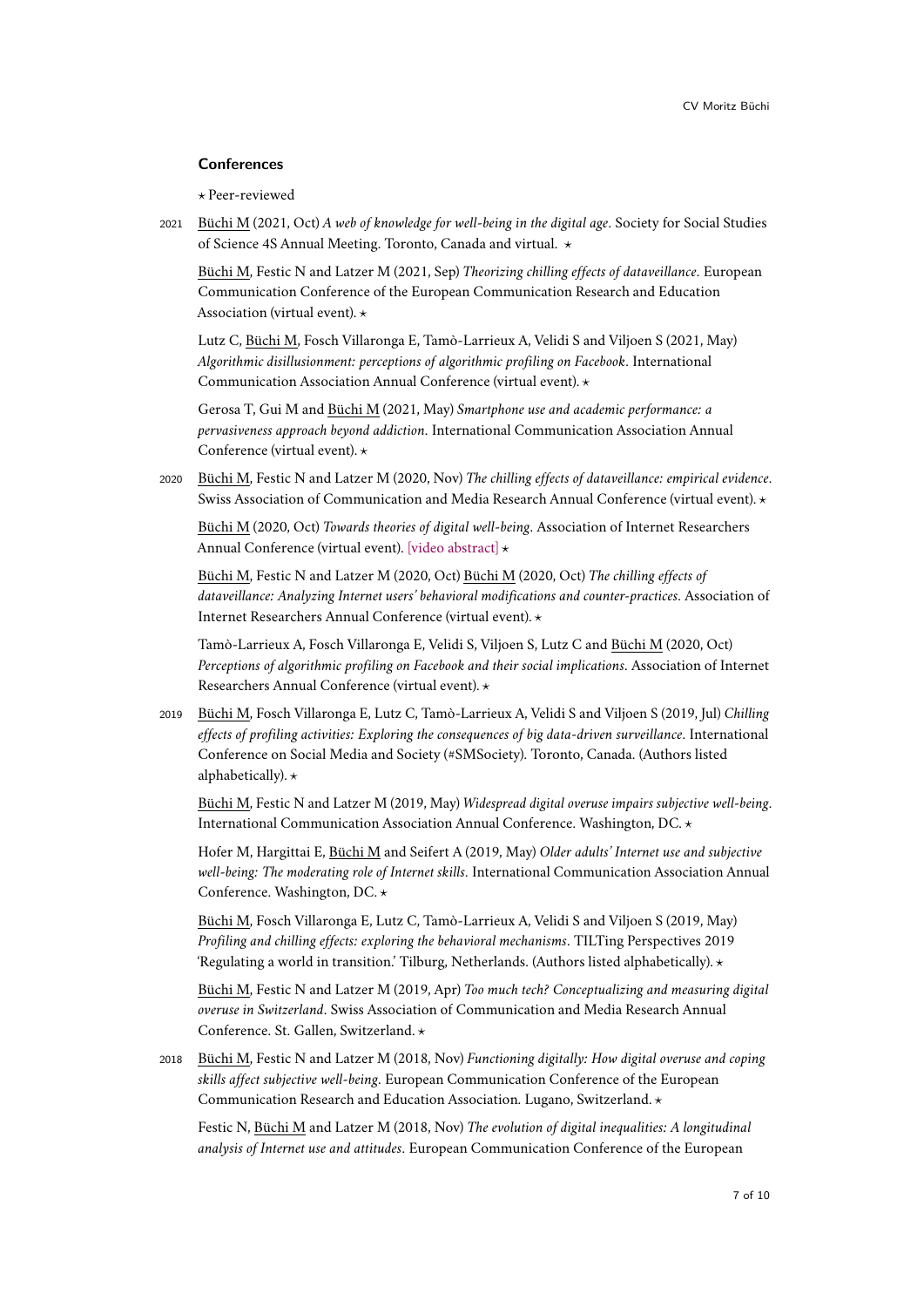Communication Research and Education Association. Lugano, Switzerland. *?*

Gui M, Gerosa T and Büchi M (2018, Oct) *Smartphone overuse and social inequality: Comparing the smartphone addiction scale (SAS) with the smartphone pervasiveness scale (SPS) in a survey of high school students*. ECREA pre-conference Children and Adolescents in a Mobile Media World. Lugano, Switzerland. **\*** 

Büchi M, Festic N and Latzer M (2018, Oct) *Functioning digitally: How digital overuse and coping skills affect subjective well-being*. Association of Internet Researchers Annual Conference. Montreal, Canada. \*

Büchi M, Festic N, Just N and Latzer M (2018, Oct) *Inequality in online privacy: Direct and indirect sociodemographic effects on self-protection*. Amsterdam Privacy Conference. Amsterdam, Netherlands. **\*** 

Büchi M, Festic N and Latzer M (2018, Jul) *Internet use and well-being: Insights from the World Internet Project Switzerland*. World Internet Project Annual Conference. Brest, France.

Büchi M, Festic N and Latzer M (2018, May) *How digital inequalities affect social well-being*. International Communication Association Annual Conference. Prague, Czech Republic. *?*

Gui M and Büchi M (2018, May) *From use to overuse: Digital inequality in the age of communication abundance*. International Communication Association Annual Conference. Prague, Czech Republic.  $\star$ 

Festic N, Büchi M and Latzer M (2018, Apr) *Evolution of and divides in the Swiss information society 2011–2017*. Swiss Association of Communication and Media Research Annual Conference. Lugano, Switzerland. **\*** 

<sup>2017</sup> Büchi M, Festic N and Latzer M (2017, Oct) *Consequences of digital divides: How Internet use affects social well-being*. Association of Internet Researchers Annual Conference. Tartu, Estonia. *?*

Büchi M, Festic N and Latzer M (2017, Jul) *Digital well-being: Theoretical model and empirical results from the World Internet Project Switzerland*. World Internet Project Annual Conference. Moscow, Russia.

Büchi M, Lutz C and Micheli M (2017, May) *Life online: The digital footprint gap*. Partnership for Progress on the Digital Divide 2017 International Conference. San Diego, CA. *?*

Just N, Büchi M and Latzer M (2017, May) *A blind spot in public broadcasters' discovery of the public: How the public values public service*. International Communication Association Annual Conference. San Diego, CA.  $\star$ 

<sup>2016</sup> Just N, Büchi M and Latzer M (2016, Nov) *How the public values public service broadcasting*. European Communication Conference of the European Communication Research and Education Association. Prague, Czech Republic. *?*

Büchi M, Just N and Latzer M (2016, Oct) *Enhancing online privacy at the user level: The role of Internet skills and policy implications*. Association of Internet Researchers Annual Conference Berlin, Germany. \*

Büchi M, Just N and Latzer M (2016, Jul) *Understanding privacy protection online: Empirical results from the World Internet Project Switzerland*. World Internet Project Annual Conference. Taipei, Taiwan.

Büchi M, Just N and Latzer M (2016, Jun) *Individuals' self-protection of online privacy: Skills, digital inclusion and governance*. Biennial Conference of the International Telecommunications Society. Taipei, Taiwan. \*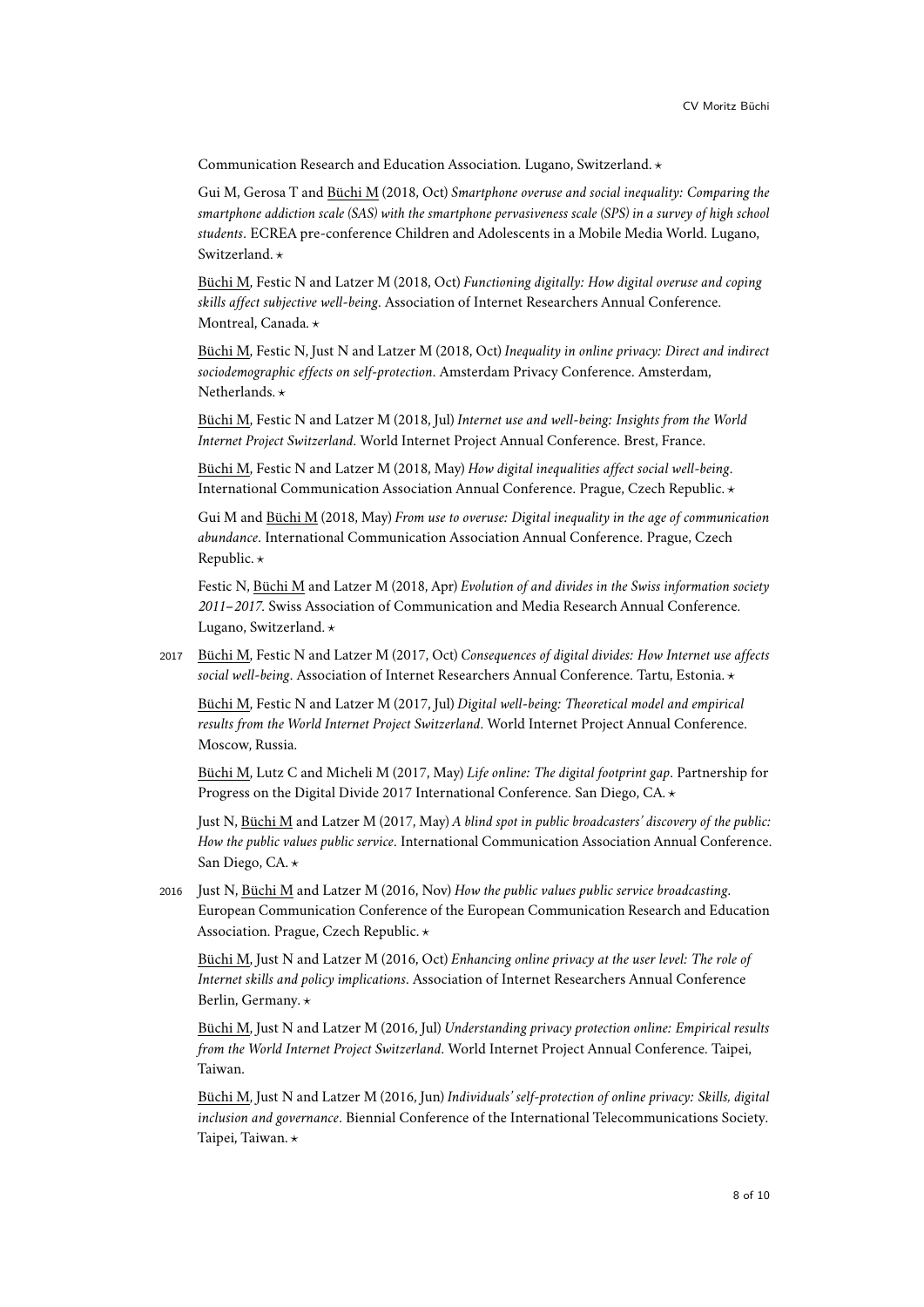Büchi M, Just N and Latzer M (2016, Jun) *The importance of Internet skills for online privacy protection*. International Communication Association Annual Conference. Fukuoka, Japan. *?*

<sup>2015</sup> Büchi M, Just N and Latzer M (2015, May) *Modeling the second-level digital divide*. International Communication Association Annual Conference. San Juan, Puerto Rico. *?*

Büchi M, Just N and Latzer M (2015, Apr) *Comparing Internet use: Sociodemographic differences in five countries*. Swiss Association of Communication and Media Research Annual Conference. Bern, Switzerland. *? Best Paper Award*.

<sup>2014</sup> Büchi M (2014, Nov) *Exploring the «science news Twitterverse»*. European Communication Conference of the European Communication Research and Education Association. Lisbon, Portugal.  $\star$ 

Latzer M, Büchi M, Just N, Metreveli S and Saurwein F (2014, Nov) *The citizen's view on digital democratisation in Switzerland*. Changing Media – Changing Democracy Conference. Vienna, Austria.

Büchi M (2014, Sep) *The recommender role of Twitter for science topics*. International Conference on Social Media and Society (#SMSociety). Toronto, Canada.  $\star$ 

Büchi M, Just N and Latzer M (2014, Jul) *Cross-country comparison of Internet usage factors*. World Internet Project Annual Conference. Milan, Italy.

Büchi M (2014, Jun) *Public interfaces of science topics*. Social Media and the Transformation of Public Space Conference. Amsterdam, Netherlands. **\*** 

#### **Other talks and workshops**

- 2015 2019 Research presentations at the Department of Communication and Media Research: *Computational Communication Science* [\[presentation\],](https://moritzbuchi.files.wordpress.com/2019/05/bc3bcchi_computational.pdf) *Digital Well-Being*, *Privacy at the User Level*, and *Second-Level Digital Divide*, University of Zurich.
	- <sup>2019</sup> Invited participant, *Tackling Digital Inequalities: Outcomes Based Approaches and Methodological Innovation*, workshop in the Digital Skills to Tangible Outcomes project, London School of Economics and Political Science.
	- 2018 Invited participant, Workshop for Developing Standardized Survey Questions for Internet Research. Prague, Czech Republic. [\[presentation\]](https://moritzbuchi.files.wordpress.com/2019/02/surveyworkshop_buchi.pdf)
	- 2017 *Social dynamics in scientific community networks: The structure–content coevolution of research on CRISPR* (with Shirado H and Adjiwanou V). Project presentation at the Summer Institute in Computational Social Science, Princeton University. [\[presentation\]](https://moritzbuchi.files.wordpress.com/2019/02/project_crispr_hiro_moritz_visseho_final.pdf)
	- <sup>2016</sup> Selected participant at the Doctoral Colloquium of the Association of Internet Researchers 2016 conference. Berlin, Germany.

# **SERVICE**

## **Committees**

- <sup>2021</sup> Research project proposal reviewer, Vienna Science and Technology Fund, Digital Humanism
- 2018, 2020 Selection board member, Digitalization Initiative fellowship program, Zurich University of Applied Sciences (ZHAW)
	- <sup>2018</sup> External doctoral committee member, Department of Sociology and Social Research, University of Milano-Bicocca